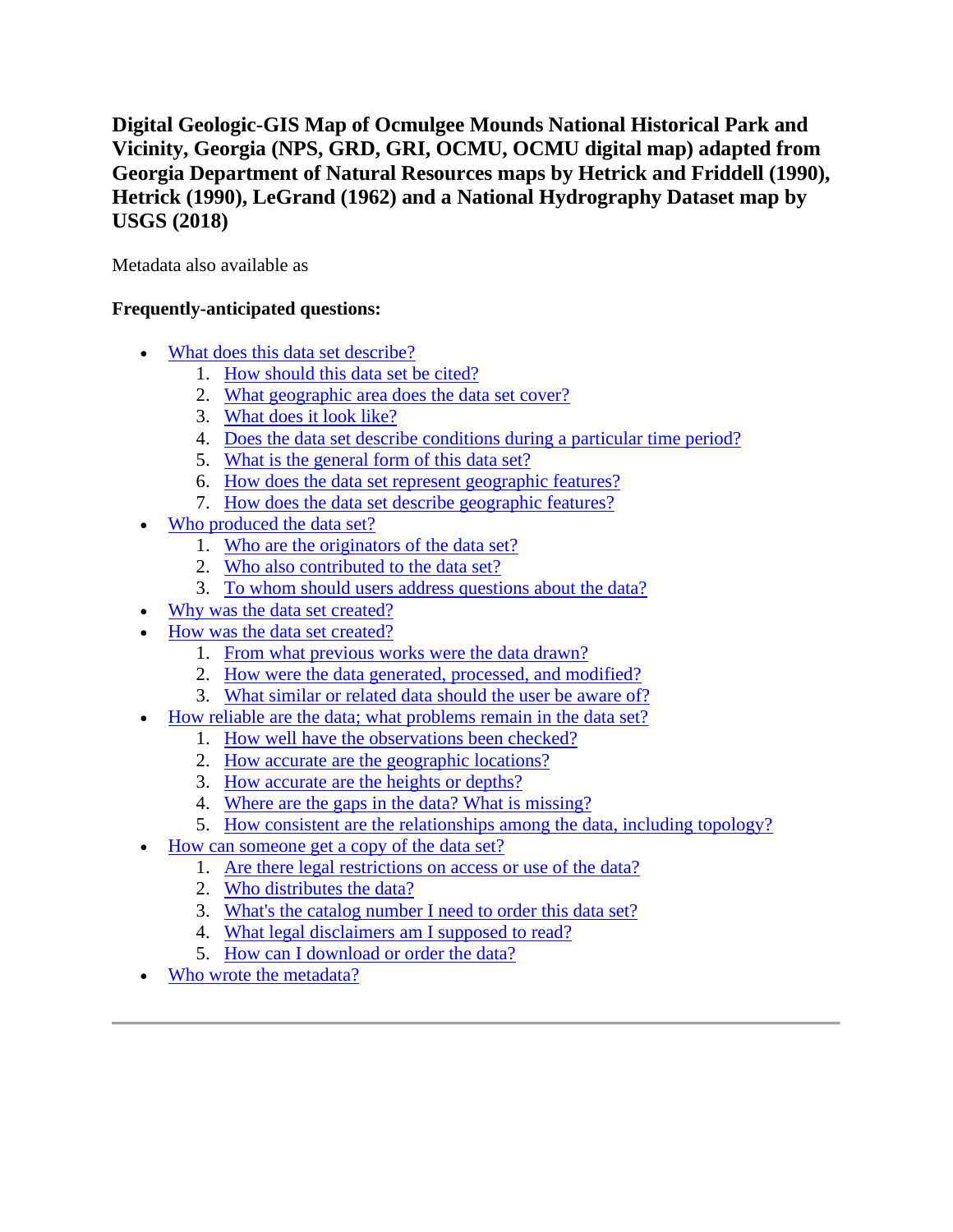#### **What does this data set describe?**

#### *Title:*

Digital Geologic-GIS Map of Ocmulgee Mounds National Historical Park and Vicinity, Georgia (NPS, GRD, GRI, OCMU, OCMU digital map) adapted from Georgia Department of Natural Resources maps by Hetrick and Friddell (1990), Hetrick (1990), LeGrand (1962) and a National Hydrography Dataset map by USGS (2018) *Abstract:*

The Digital Geologic-GIS Map of Ocmulgee Mounds National Historical Park and Vicinity, Georgia is composed of GIS data layers and GIS tables, and is available in the following GRI-supported GIS data formats: 1.) a 10.1 file geodatabase (ocmu\_geology.gdb), a 2.) Open Geospatial Consortium (OGC) geopackage, and 3.) 2.2 KMZ/KML file for use in Google Earth, however, this format version of the map is limited in data layers presented and in access to GRI ancillary table information. The file geodatabase format is supported with a 1.) ArcGIS Pro map file (.mapx) file (ocmu\_geology.mapx) and individual Pro layer (.lyrx) files (for each GIS data layer), as well as with a 2.) 10.1 ArcMap (.mxd) map document (ocmu\_geology.mxd) and individual 10.1 layer (.lyr) files (for each GIS data layer). The OGC geopackage is supported with a QGIS project (.qgz) file. Upon request, the GIS data is also available in ESRI 10.1 shapefile format. Contact Stephanie O'Meara (see contact information below) to acquire the GIS data in these GIS data formats. In addition to the GIS data and supporting GIS files, three additional files comprise a GRI digital geologic-GIS dataset or map: 1.) A GIS readme file (ocmu\_geology\_gis\_readme.pdf), 2.) the GRI ancillary map information document (.pdf) file (ocmu\_geology.pdf) which contains geologic unit descriptions, as well as other ancillary map information and graphics from the source map(s) used by the GRI in the production of the GRI digital geologic-GIS data for the park, and 3.) a user-friendly FAQ PDF version of the metadata (ocmu\_geology\_metadata\_faq.pdf). Please read the ocmu\_geology\_gis\_readme.pdf for information pertaining to the proper extraction of the GIS data and other map files. Google Earth software is available for free at: https://www.google.com/earth/versions/. QGIS software is available for free at: https://www.qgis.org/en/site/. Users are encouraged to only use the Google Earth data for basic visualization, and to use the GIS data for any type of data analysis or investigation. The data were completed as a component of the Geologic Resources Inventory (GRI) program, a National Park Service (NPS) Inventory and Monitoring (I&M) Division funded program that is administered by the NPS Geologic Resources Division (GRD). For a complete listing of GRI products visit the GRI publications webpage: For a complete listing of GRI products visit the GRI publications webpage: https://www.nps.gov/subjects/geology/geologic-resourcesinventory-products.htm. For more information about the Geologic Resources Inventory Program visit the GRI webpage: https://www.nps.gov/subjects/geology/gri,htm. At the bottom of that webpage is a "Contact Us" link if you need additional information. You may also directly contact the program coordinator, Jason Kenworthy (jason kenworthy@nps.gov). Source geologic maps and data used to complete this GRI digital dataset were provided by the following: Georgia Department of Natural Resources and U. S. Geological Survey. Detailed information concerning the sources used and their contribution the GRI product are listed in the Source Citation section(s) of this metadata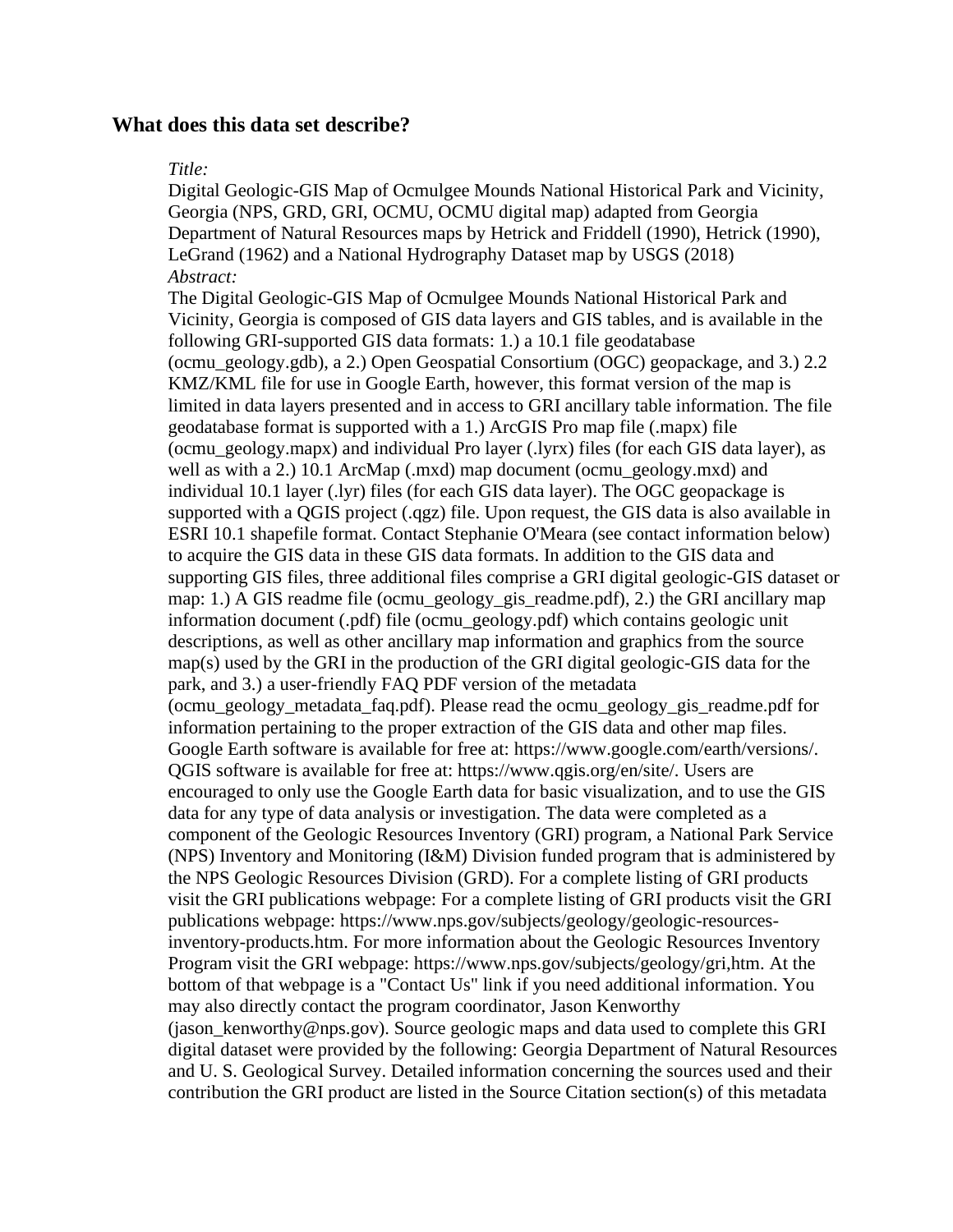record (ocmu\_geology\_metadata.txt or ocmu\_geology\_metadata\_faq.pdf). Users of this data are cautioned about the locational accuracy of features within this dataset. Based on the source map scale of 1:181,000 and United States National Map Accuracy Standards features are within (horizontally) 91.9 meters or 301.7 feet of their actual location as presented by this dataset. Users of this data should thus not assume the location of features is exactly where they are portrayed in Google Earth, ArcGIS, QGIS or other software used to display this dataset. All GIS and ancillary tables were produced as per the NPS GRI Geology-GIS Geodatabase Data Model v. 2.3. (available at: https://www.nps.gov/articles/gri-geodatabase-model.htm). *Supplemental\_Information:*

The data layers (feature classes) that comprise the Digital Geologic-GIS Map of Ocmulgee Mounds National Historical Park and Vicinity, Georgia include: Structure Contours of Lower Surface of Upper Eocene Sediments (OCMUCN1), Structure Contours of Upper Surface of Upper Cretaceous Sediments (OCMUCN2), Geologic Units (OCMUGLG) and Geologic Contacts (OCMUGLGA). In addition to the data layers, there are three GIS tables, the Geologic Unit Information Table (ocmuunit) Table, the short-version of the Geologic Unit Information Table (ocmuunit\_short) Table, and the Source Map Information Table (ocmumap) Table. Refer to the NPS GRI Geology-GIS Geodatabase Data Model v. 2.3 (available at: https://www.nps.gov/articles/grigeodatabase-model.htm) for detailed data layer (feature class) and table specifications including attribute field parameters, definitions and domains, and implemented topology rules and relationship classes. For the KML/KMZ format all or only some of the data layers are available. The KMZ file also possesses on-line links to the GRI program and its products, and to this readme document, the GRI ancillary map information document and the FAQ metadata pertaining to this dataset/map. The GIS data projection is NAD83, UTM Zone 17N, however, for the KML/KMZ format the data is projected upon export to WGS84 Geographic, the native coordinate system used by Google Earth.

### <span id="page-2-0"></span>1. **How should this data set be cited?**

National Park Service (NPS) Geologic Resources Inventory (GRI) program, 20220324, Digital Geologic-GIS Map of Ocmulgee Mounds National Historical Park and Vicinity, Georgia (NPS, GRD, GRI, OCMU, OCMU digital map) adapted from Georgia Department of Natural Resources maps by Hetrick and Friddell (1990), Hetrick (1990), LeGrand (1962) and a National Hydrography Dataset map by USGS (2018).

#### <span id="page-2-1"></span>2. **What geographic area does the data set cover?**

*West\_Bounding\_Coordinate:* -83.8749085019 *East\_Bounding\_Coordinate:* -83.374884224 *North\_Bounding\_Coordinate:* 33.0001404891 *South\_Bounding\_Coordinate:* 32.5001466662

### <span id="page-2-2"></span>3. **What does it look like?**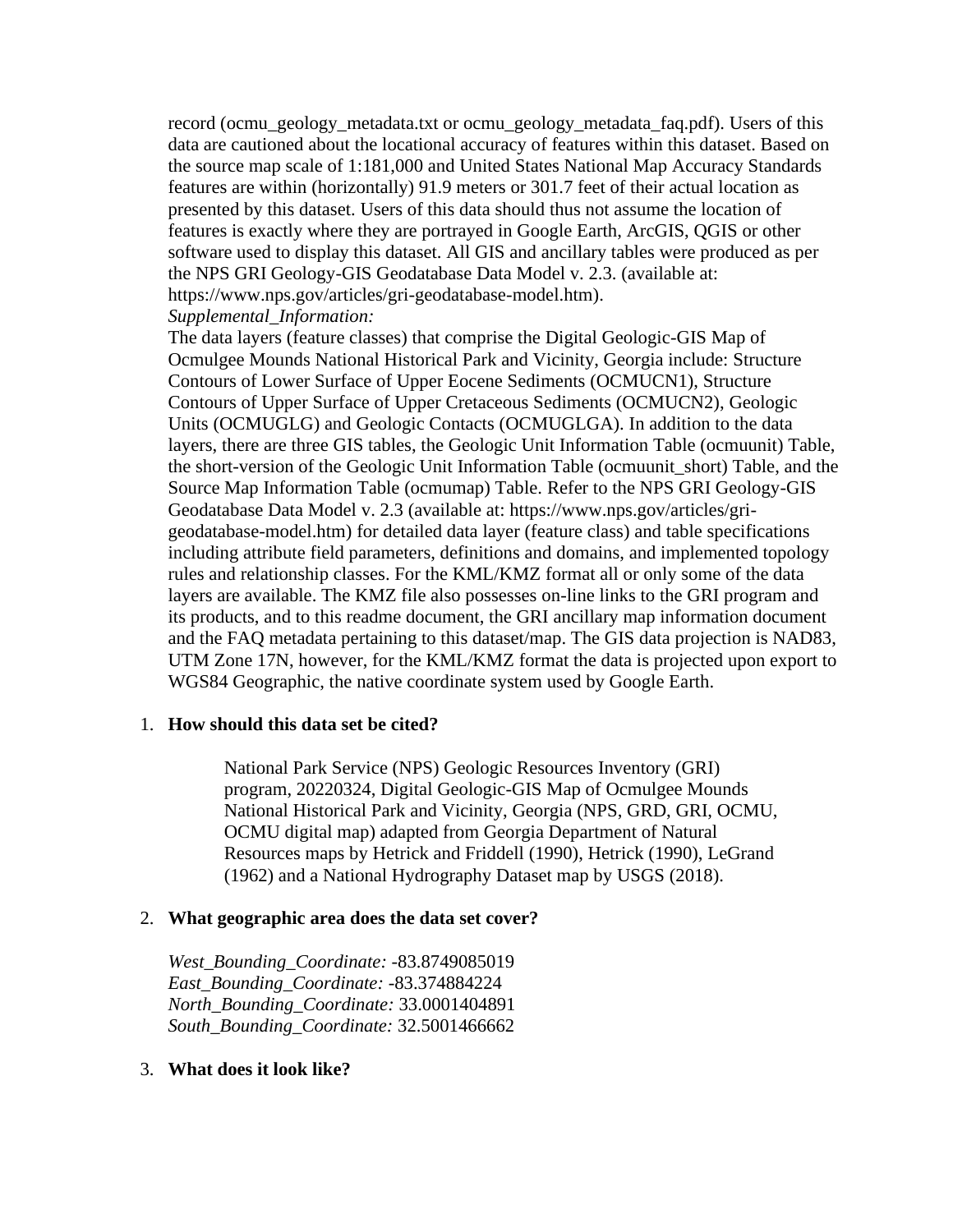Not applicable No browse graphic provided

### <span id="page-3-0"></span>4. **Does the data set describe conditions during a particular time period?**

Calendar\_Date: 24-Mar-2022 *Currentness\_Reference:* ground condition

# <span id="page-3-1"></span>5. **What is the general form of this data set?**

*Geospatial\_Data\_Presentation\_Form:* map

### <span id="page-3-2"></span>6. **How does the data set represent geographic features?**

- a. **How are geographic features stored in the data set?**
- b. **What coordinate system is used to represent geographic features?**

*Grid\_Coordinate\_System\_Name:* Universal Transverse Mercator *Universal\_Transverse\_Mercator:*

*UTM\_Zone\_Number:* 17 *Transverse\_Mercator: Scale\_Factor\_at\_Central\_Meridian:* 0.999600 *Longitude\_of\_Central\_Meridian:* -81.0 *Latitude\_of\_Projection\_Origin:* 0.000000 *False\_Easting:* 500000.000000 *False\_Northing:* 0.000000

> Planar coordinates are encoded using coordinate pair Abscissae (x-coordinates) are specified to the nearest 0.000007 Ordinates (y-coordinates) are specified to the nearest 0.000007 Planar coordinates are specified in meters

> The horizontal datum used is North American Datum of 1983. The ellipsoid used is Geodetic Reference System 80. The semi-major axis of the ellipsoid used is 6378137.000000. The flattening of the ellipsoid used is 1/298.257222.

### <span id="page-3-3"></span>7. **How does the data set describe geographic features?**

### *Entity\_and\_Attribute\_Overview:*

Refer to the NPS GRI Geology-GIS Geodatabase Data Model v. 2.3 (available at: https://www.nps.gov/articles/gri-geodatabase-model.htm) for detailed feature class and table attribute field parameters, definitions and domains, and implemented relationship classes, as well as for implemented feature class topology rules. *Entity\_and\_Attribute\_Detail\_Citation:* NPS GRI Geology-GIS Geodatabase Data Model v. 2.3. (available at: https://www.nps.gov/articles/gri-geodatabase-model.htm)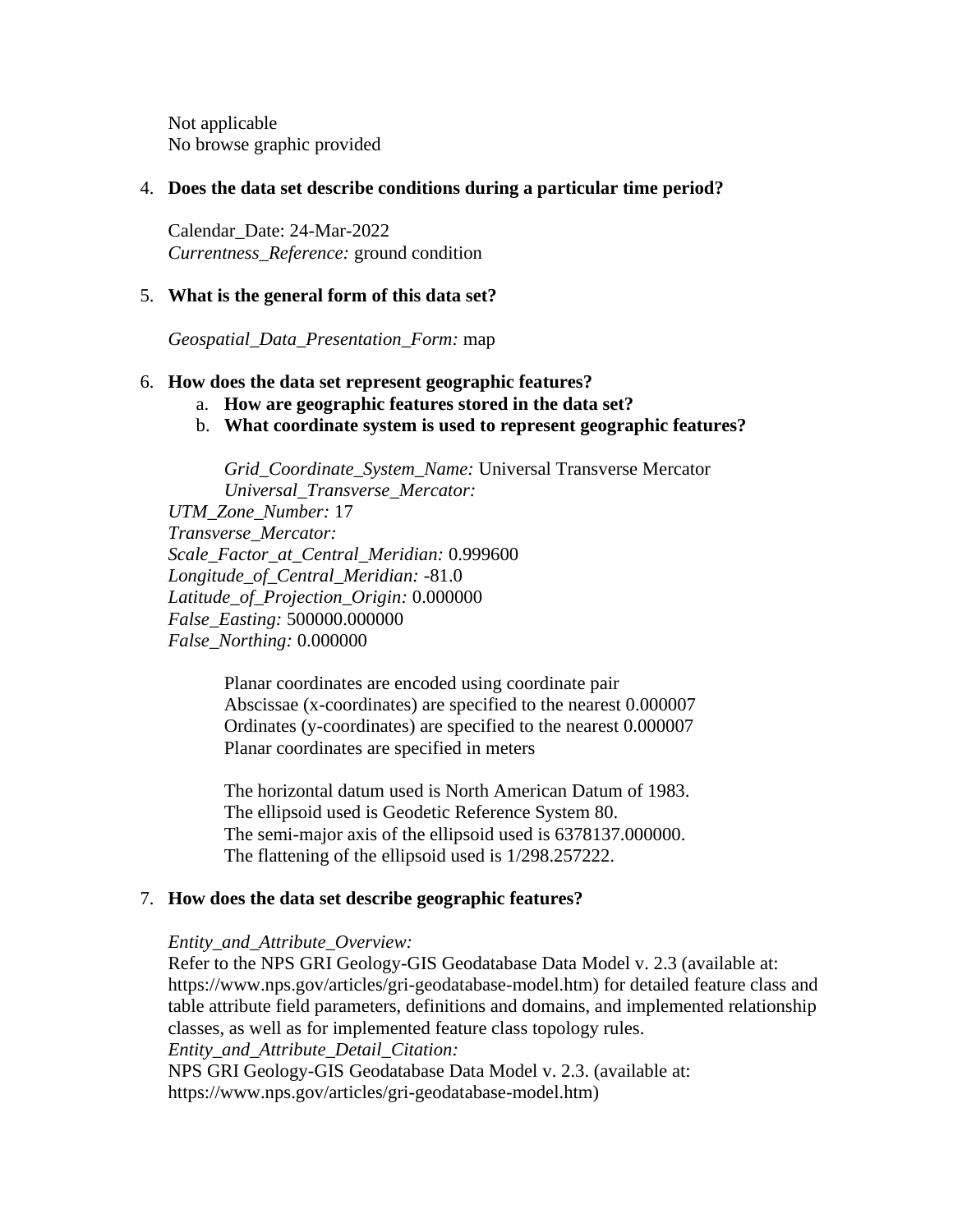# <span id="page-4-0"></span>**Who produced the data set?**

- <span id="page-4-1"></span>1. **Who are the originators of the data set?** (may include formal authors, digital compilers, and editors)
	- o National Park Service (NPS) Geologic Resources Inventory (GRI) program
- <span id="page-4-2"></span>2. **Who also contributed to the data set?**

Georgia Hybels, Ian Hageman, James R. Chappell, Lucas Chappell and Stephanie O'Meara (Colorado State University)

# <span id="page-4-3"></span>3. **To whom should users address questions about the data?**

Stephanie O'Meara Colorado State University Research Associate, Geologist/GIS Specialist/Data Manager 1201 Oak Ridge Drive, Suite 200 Fort Collins, Colorado 80525 USA

(970) 491-6655 (voice) stephanie\_o'meara@partner.nps.gov

*Hours\_of\_Service:* 9:00 a.m. to 5:00 p.m. (MST), Monday - Friday

# <span id="page-4-4"></span>**Why was the data set created?**

The data are intended to assist NPS personnel in the protection and management of Ocmulgee Mounds National Historical Park.

# <span id="page-4-5"></span>**How was the data set created?**

<span id="page-4-6"></span>1. **From what previous works were the data drawn?**

**GADNR Geologic Atlas GA-6** (source 1 of 4)

Hetrick, J. H., and Friddell, M. S., 1990, A Geologic Atlas of the Central Georgia Kaolin District: Geologic Atlas GA-6, Georgia Department of Natural Resources (GADNR), Atlanta, Georgia.

*Type\_of\_Source\_Media:* digital image *Source\_Scale\_Denominator:* 100000 *Source\_Contribution:*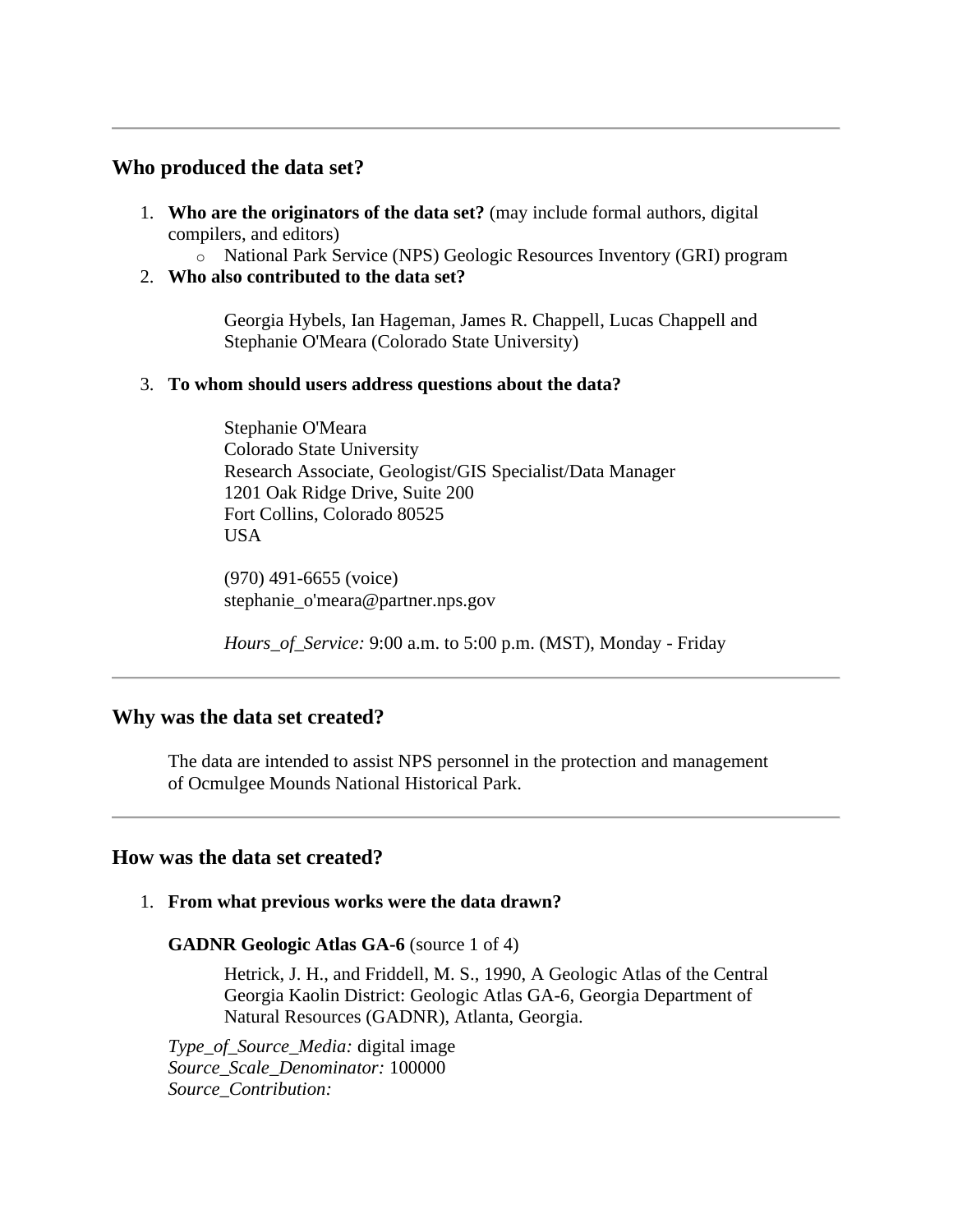Geologic features present on the source map were digitized using a .TIF image of the map georeferenced in NAD83 UTM. The source map image was also used to attribute features, as well as to check (QC) line quality, both positionally and spatially, and feature attribution. Ancillary source map text, including unit descriptions, and graphics, if present, were captured, formatted and added to the ancillary map information document. See the Process Step section for additional information.

# **GADNR Geologic Atlas GA-7** (source 2 of 4)

Hetrick, J. H., 1990, Geologic Atlas of the Fort Valley Area, Georgia: Geologic Atlas GA-7, Georgia Department of Natural Resources (GADNR), Atlanta, Georgia.

#### *Type\_of\_Source\_Media:* digital image *Source\_Scale\_Denominator:* 100000 *Source\_Contribution:*

Geologic features present on the source map were digitized using a .TIF image of the map georeferenced in NAD83 UTM. The source map image was also used to attribute features, as well as to check (QC) line quality, both positionally and spatially, and feature attribution. Ancillary source map text, including unit descriptions, and graphics, if present, were captured, formatted and added to the ancillary map information document. See the Process Step section for additional information.

# **GADNR Bulletin 72** (source 3 of 4)

LeGrand, H. E., 1962, Geology and Ground-Water Resources of the Macon Area, Georgia: Bulletin 72, Georgia Department of Natural Resources (GADNR), Atlanta, Georgia.

*Type\_of\_Source\_Media:* paper

*Source\_Scale\_Denominator:* 181000

### *Source\_Contribution:*

Geologic features present on the source map were digitized using a .TIF image of the paper/mylar map that was scanned at 300dpi and georeferenced in NAD83 UTM. The source map scan was also used to attribute features, as well as to check (QC) line quality, both positionally and spatially, and feature attribution. Ancillary source map text, including unit descriptions, and graphics, if present, were captured, formatted and added to the ancillary map information document. See the Process Step section for additional information.

### **USGS National Hydrography Dataset HU4** (source 4 of 4)

U. S. Geological Survey, 2018, USGS National Hydrography Dataset Best Resolution (NHD) for Hydrologic Unit (HU) 4: National Hydrography Dataset HU4, U. S. Geological Survey (USGS), Reston, Virginia.

*Type\_of\_Source\_Media:* digital data

*Source\_Scale\_Denominator:* 24000

*Source\_Contribution:*

Features and attribution were derived from source digital data. The Ocmulgee River was extracted from this dataset and combined with other map sources. See the Process Step section for additional information.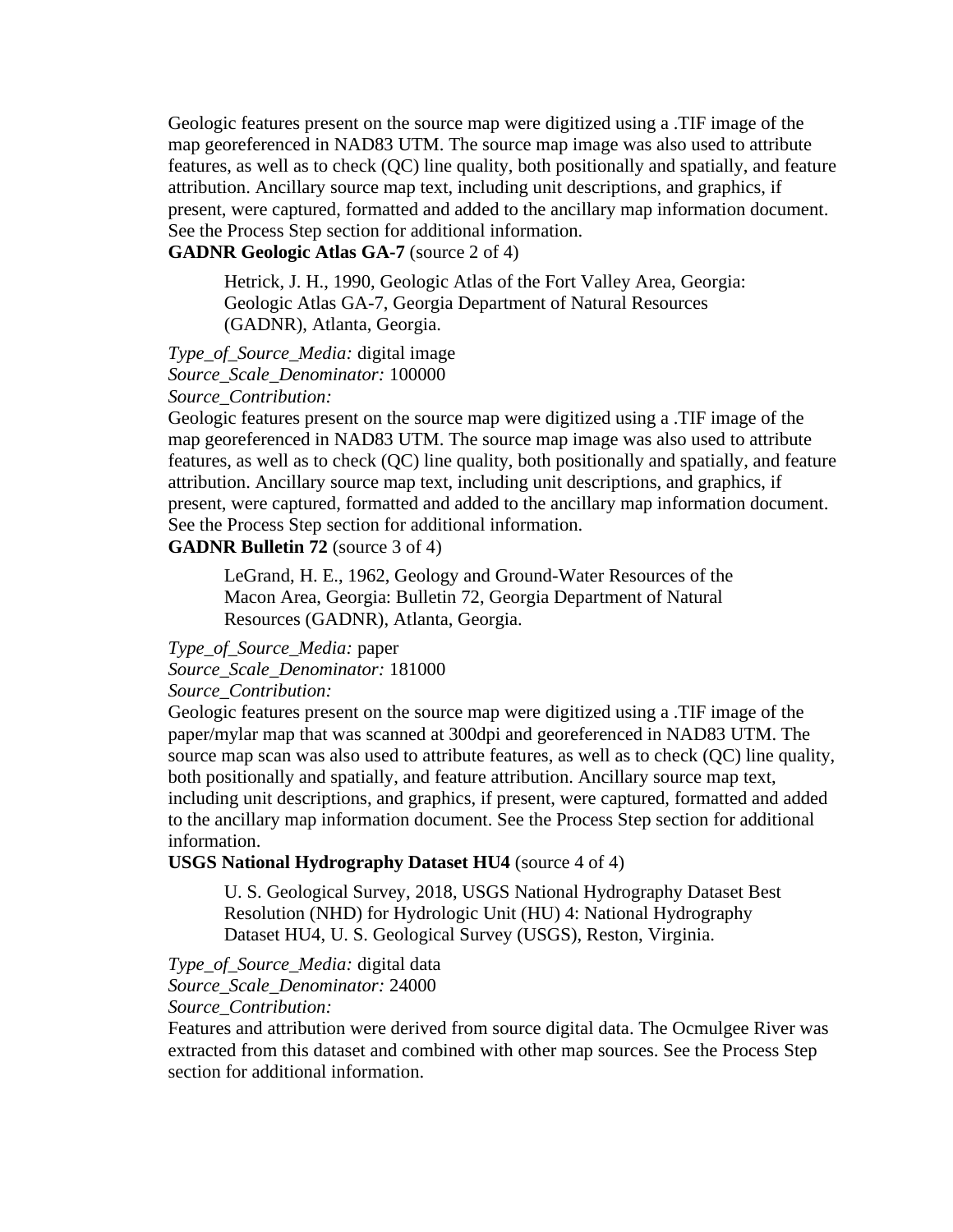#### <span id="page-6-0"></span>2. **How were the data generated, processed, and modified?**

#### Date: 24-Mar-2022 (process 1 of 1)

1.) GIS features were produced from source digital data or digitized from a source map. See the Source Information Contribution section(s) for specific source map details. GIS features converted from source digital data were imported into a GRI data model compliant geodatabase. For details on the GRI data model see the NPS GRI Geology-GIS Geodatabase Data Model v. 2.3 (available at: https://www.nps.gov/articles/grigeodatabase-model.htm). GIS features captured from a source map were digitized from a TIF image of the map georeferenced in NAD83 UTM. 2.) Line quality of digitized features was checked against the source scan to ensure that GIS features were represented accurately, both positionally and spatially. Line quality of digital data was checked and if warranted edited to ensure good quality linework. 3.) Feature attribution was derived for all features using the source data attribution and the source printed/plotted map if available. 4.) The Ocmulgee River was extracted from USGS hydrography dataset and inserted in place of where the Ocmulgee River occured on other mapping sources. 5.) Data Model topology rules were validated on all features and any topology errors corrected. 6.) Quality control (QC) consisted of checking features and their attribution against the source digital data, as well as against the source printed/plotted map if available. A GRI developed ArcObjects tool was run to check for GRI data model validation and feature-related consistency. 7.) The UNIT and MAP tables were populated and checked against the source(s). Relationship classes were also added and used to ensure attribution consistency between feature class and table attribution. 8.) Feature symbology was produced for all feature classes. An attempt was made to best match symbology to its source map, however, in some cases features symbology maybe slightly modified, primarily based on the limitations of the ArcGIS geology styles. In some cases, however, symbology may have been modified to reconcile differences from multiple sources. 9.) An ArcMap Document was produced, in part by a GRI finalize mxd tool, and layer (.lyr) files saved for all data layers. 10.) The ancillary map information PDF document, see the Supplemental Information section for additional information, was produced from textual information and figures present on the source map(s) and/or in digital data files. If applicable, source map images were produced at 150dpi or greater resolution and optical character recognition (OCR) software was used to produce text from source map text. The text, source map images and other ancillary source map information were added to a Help & Manual (.hmxz) template file. The .hmxz file was then compiled to produce the ancillary map information document. Any compilation errors were then checked and corrected and the document was reviewed for content, usability and grammatical errors. 11.) A Google Earth .kmz/.kml file, as well as a OGC GeoPackage and QGIS project file was produced from the finalized file geodatabase and ArcMap document.

Person who carried out this activity:

James R. Chappell Colorado State University Research Associate, Geologist/GIS Specialist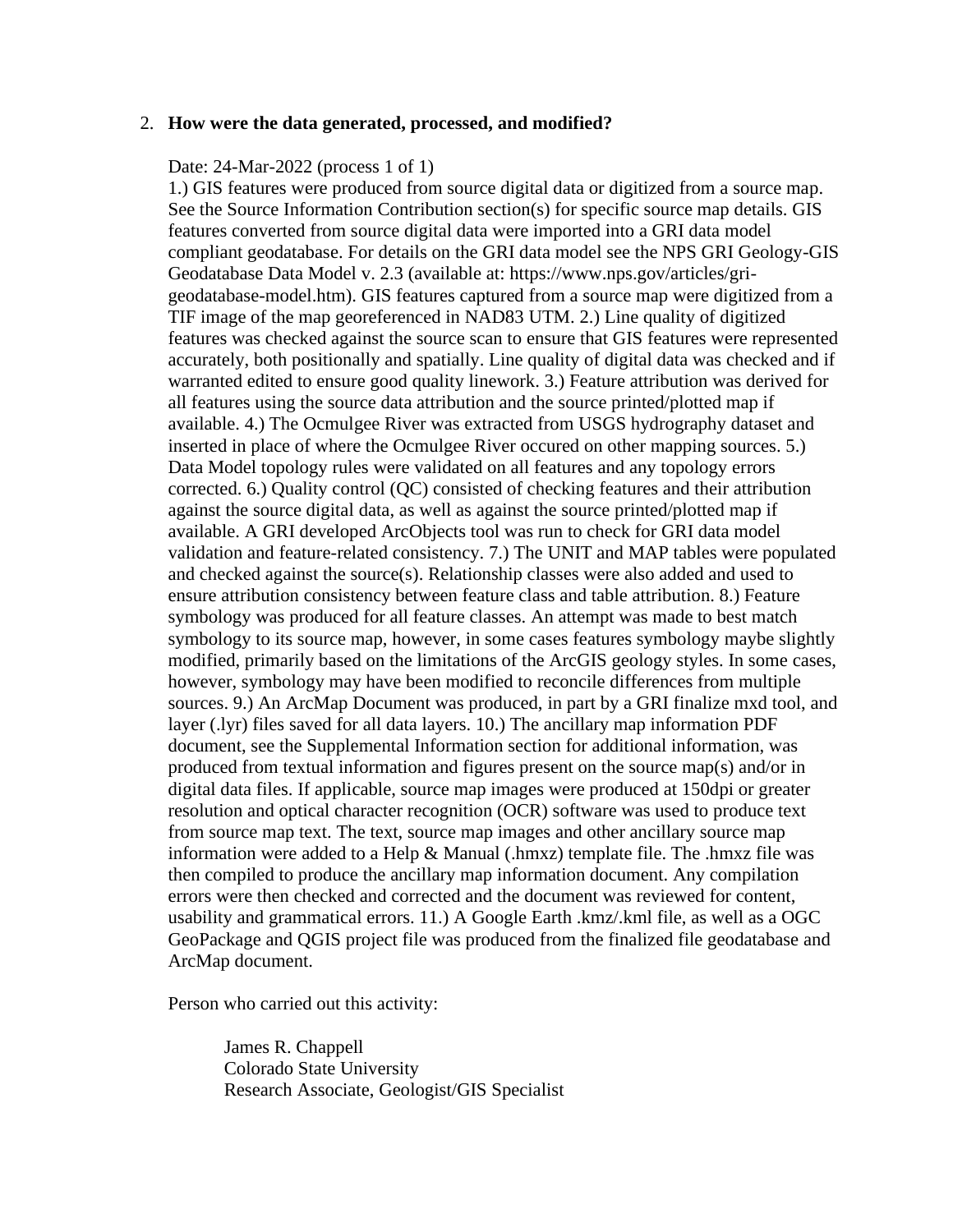1201 Oak Ridge Drive, Suite 200 Fort Collins, Colorado 80525-5589 USA

(970) 491-5147 (voice) jrchapp@lamar.colostate.edu

*Hours\_of\_Service:* 9:00 a.m. to 5:00 p.m. (MST), Monday - Friday

Data sources used in this process:

- o GADNR Geologic Atlas GA-6, GADNR Geologic Atlas GA-7, GADNR Bulletin 72, USGS National Hydrography Dataset HU4
- <span id="page-7-0"></span>3. **What similar or related data should the user be aware of?**

National Park Service Geologic Resources Inventory (GRI) program, 20220324, Metadata for the Digital Geologic-GIS Map of Ocmulgee Mounds National Historical Park and Vicinity, Georgia (NPS, GRD, GRI, OCMU, OCMU digital map).

# <span id="page-7-1"></span>**How reliable are the data; what problems remain in the data set?**

#### <span id="page-7-2"></span>1. **How well have the observations been checked?**

Feature and table attribution was derived and checked with the source map(s). Attribution was checked (QCd) for errors. Users of this data are advised to FULLY and CAREFULLY READ the "DISTRIBUTION LIABILITY" section of this metadata before using the data.

### <span id="page-7-3"></span>2. **How accurate are the geographic locations?**

Data was produced from digital source data and digitized from a georeferenced source map .TIF image(s) (300dpi). Users of this data are cautioned about the locational accuracy of features within this dataset. Based on the source map scale and United States National Map Accuracy Standards features are within (horizontally) 91.9 meters or 301.7 feet of their actual location as presented by this dataset. Users of this data should thus not assume the location of features is exactly where they portrayed are in ArcGIS or other software used to display this dataset. The PRECISION of any Shapefile (.shp) files is DOUBLE. The maximum root mean square (RMS) horizontal accuracy of the georeferenced image as measured in ArcMap is 122.2 meters. Coordinate tics on the georeferenced (registered and rectified) source map image(s) were checked against control points that had the exact specified coordinates of the tic. The direct distance between the image tic and its control point were measured. All measured distances were less than 50% of the required distance to meet National Map Accuracy Standards (1/50th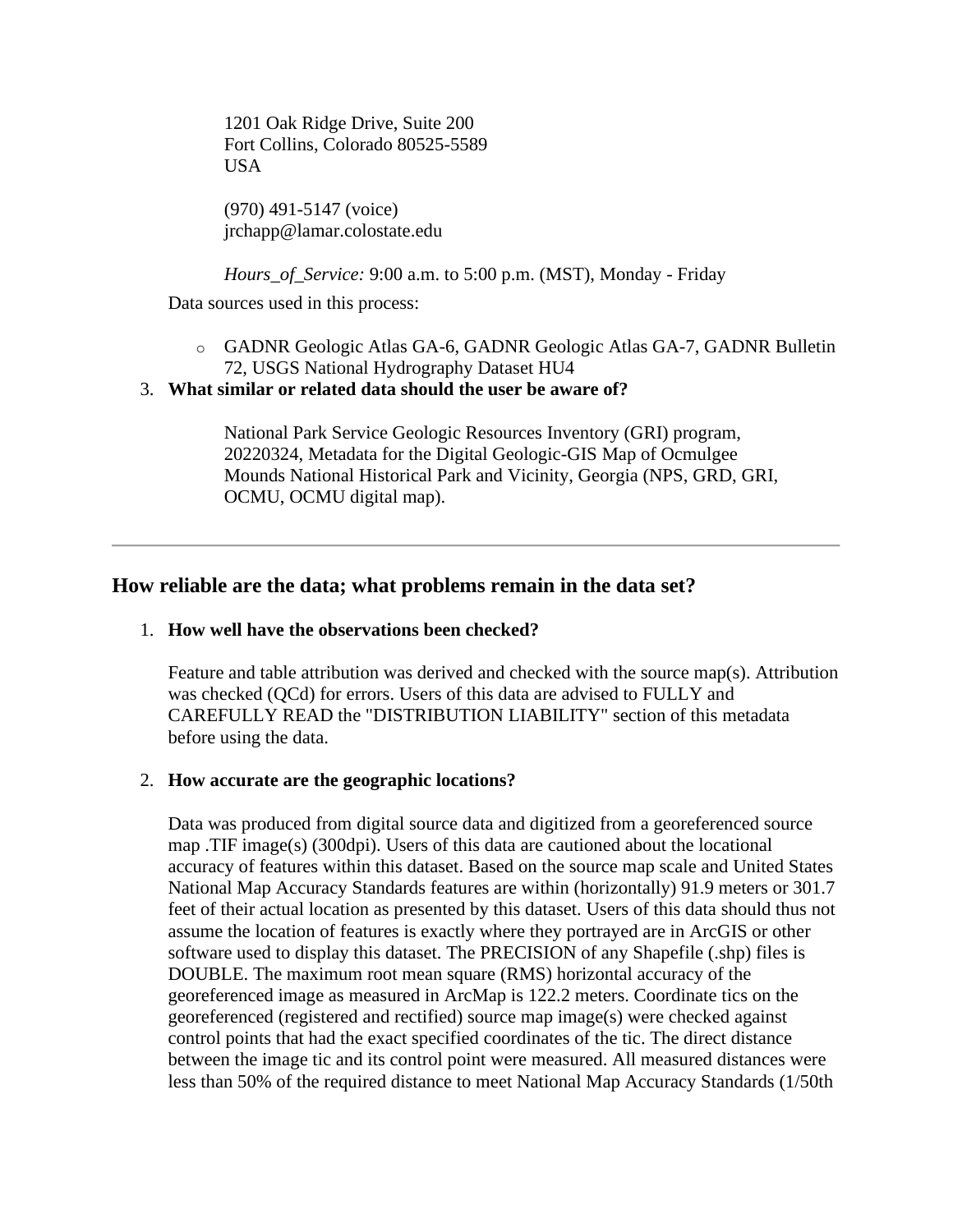of an inch for maps at 1:20,000 scale and smaller). Features were checked (QCd) after digitizing for positional accuracy errors using the georeferenced source map image.

#### <span id="page-8-0"></span>3. **How accurate are the heights or depths?**

No vertical coordinates are present in this GRI digital dataset.

#### <span id="page-8-1"></span>4. **Where are the gaps in the data? What is missing?**

All data is considered complete to the extent of the source map(s).

#### <span id="page-8-2"></span>5. **How consistent are the relationships among the observations, including topology?**

GIS data in 10.1 file geodatabase, OGC geopackage and 2.2 KML/KMZ file formats.

### <span id="page-8-4"></span><span id="page-8-3"></span>**How can someone get a copy of the data set?**

#### **Are there legal restrictions on access or use of the data?**

#### *Access\_Constraints:* None

*Use\_Constraints:*

Not for use at scale greater than 1:181,000 (source map scale). Users of this data are cautioned about the locational accuracy of features within this dataset. Based on the source map scale and United States National Map Accuracy Standards features are within (horizontally) 91.9 meters or 301.7 feet of their actual location as presented by this dataset. Users of this data should thus not assume the location of features is exactly where they are portrayed in Google Earth, ArcGIS, QGIS or other software used to display this dataset.

### <span id="page-8-5"></span>1. **Who distributes the data set?** (Distributor 1 of 1)

Stephanie O'Meara Colorado State University Research Associate, Geologist/GIS Specialist/Data Manager 1201 Oak Ridge Drive, Suite 200 Fort Collins, Colorado 80525 USA

(970) 491-6655 (voice) stephanie\_o'meara@partner.nps.gov

*Hours\_of\_Service:* 8:00 a.m. to 4:00 p.m. (MST), Monday - Friday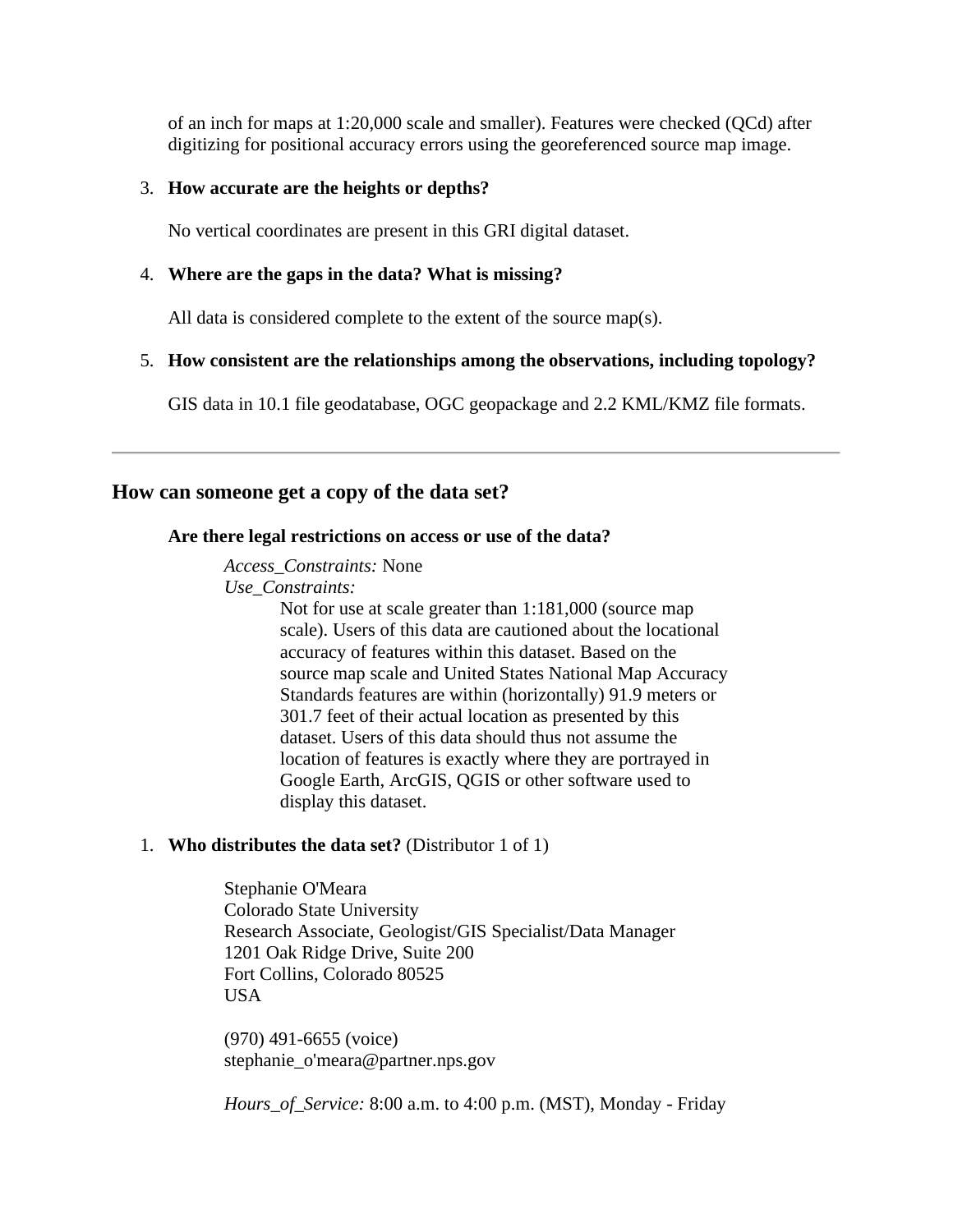*Contact\_Instructions:* GRI data are available at: [<http://irma.nps.gov/App/Reference/Search>](http://irma.nps.gov/App/Reference/Search)

#### <span id="page-9-0"></span>2. **What's the catalog number I need to order this data set?**

GIS map data available in several GRI-supported GIS data formats

#### <span id="page-9-1"></span>3. **What legal disclaimers am I supposed to read?**

The National Park Service shall not be held liable for improper or incorrect use of the data described and/or contained herein. These data and related graphics are not legal documents and are not intended to be used as such.

The information contained in these data is dynamic and may change over time. The data are not better than the original sources from which they were derived. It is the responsibility of the data user to use the data appropriately and consistent within the limitations of geospatial data in general and these data in particular. The related graphics are intended to aid the data user in acquiring relevant data; it is not appropriate to use the related graphics as data.

The National Park Service gives no warranty, expressed or implied, as to the accuracy, reliability, or completeness of these data. It is strongly recommended that these data are directly acquired from an NPS server and not indirectly through other sources which may have changed the data in some way. Although these data have been processed successfully on a computer system at the National Park Service, no warranty, expressed or implied is made regarding the utility of the data on another system or for general scientific purposes, nor shall the act of distribution constitute any such warranty. This disclaimer applies to both to individual use of the data and aggregate use with other data.

### <span id="page-9-2"></span>4. **How can I download or order the data?**

#### o **Availability in digital form:**

| Data format: | GDB (version ArcGIS Pro 2.4) GIS (file geodatabase format)<br>data package with a Pro map (.mapx) file<br>(ocmu_geology_gdb_pro.zip) Size: 1.39         |
|--------------|---------------------------------------------------------------------------------------------------------------------------------------------------------|
|              | <b>Network links:</b> NPS Data Store, https://irma.nps.gov/DataStore/                                                                                   |
| Data format: | GDB (version ArcGIS 10.1) GIS (file geodatabase format) data<br>package with an ArcMap map document (.mxd) file<br>$(ocmu\_geology_gdb.zip) Size: 1.71$ |
|              | <b>Network links:</b> NPS Data Store, https://irma.nps.gov/DataStore/                                                                                   |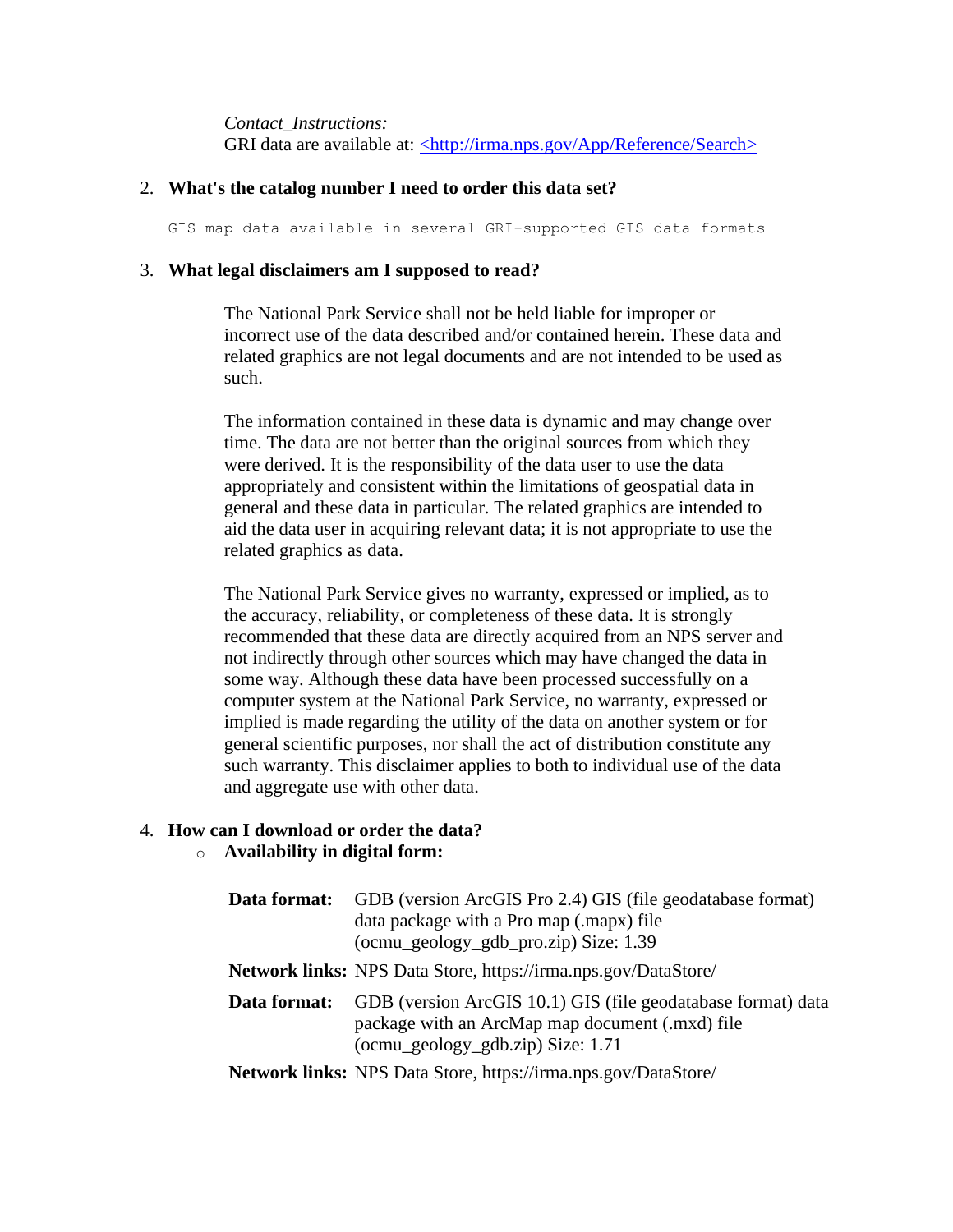| Data format: | KML/KMZ (version 2.2) Google Earth (kml/kmz format) data<br>package (ocmu_geology_kml.zip) Size: 3.81                                       |
|--------------|---------------------------------------------------------------------------------------------------------------------------------------------|
|              | Network links: NPS Data Store, https://irma.nps.gov/DataStore/                                                                              |
| Data format: | GPKG (version OGC geopackage) GIS (geopackage format)<br>data package with a QGIS project (.qgz) file<br>(ocmu_geology_gpkg.zip) Size: 2.36 |
|              | Network links: NPS Data Store, https://irma.nps.gov/DataStore/                                                                              |
| Data format: | PDF (version 9) Ancillary Map Information Document Size:<br>3.58                                                                            |
|              | <b>Network links:</b> NPS Data Store, https://irma.nps.gov/DataStore/                                                                       |
|              | <b>Data format:</b> PDF (version 9) GIS Readme Document Size: 0.1                                                                           |
|              | <b>Network links:</b> NPS Data Store, https://irma.nps.gov/DataStore/                                                                       |
|              | <b>Data format:</b> PDF (version 9) FAQ Metadata File Size: 0.1                                                                             |
|              | <b>Network links:</b> NPS Data Store, https://irma.nps.gov/DataStore/                                                                       |

- o **Cost to order the data:** None
- o **Special instructions:**

Search for the GRI map, then download the GRI data at: https://irma.nps.gov/DataStore/

# <span id="page-10-0"></span>**Who wrote the metadata?**

Dates:

Last modified: 24-Mar-2022 Metadata author:

> James R. Chappell Colorado State University Research Associate, Geologist/GIS Specialist 1201 Oak Ridge Drive, Suite 200 Fort Collins, Colorado 80525-5589 USA

(970) 491-5147 (voice) jrchapp@lamar.colostate.edu

*Hours\_of\_Service:* 9:00 a.m. to 5:00 p.m. (MST), Monday - Friday

Metadata standard:

FGDC Content Standards for Digital Geospatial Metadata (FGDC-STD-001-1998) Metadata extensions used: